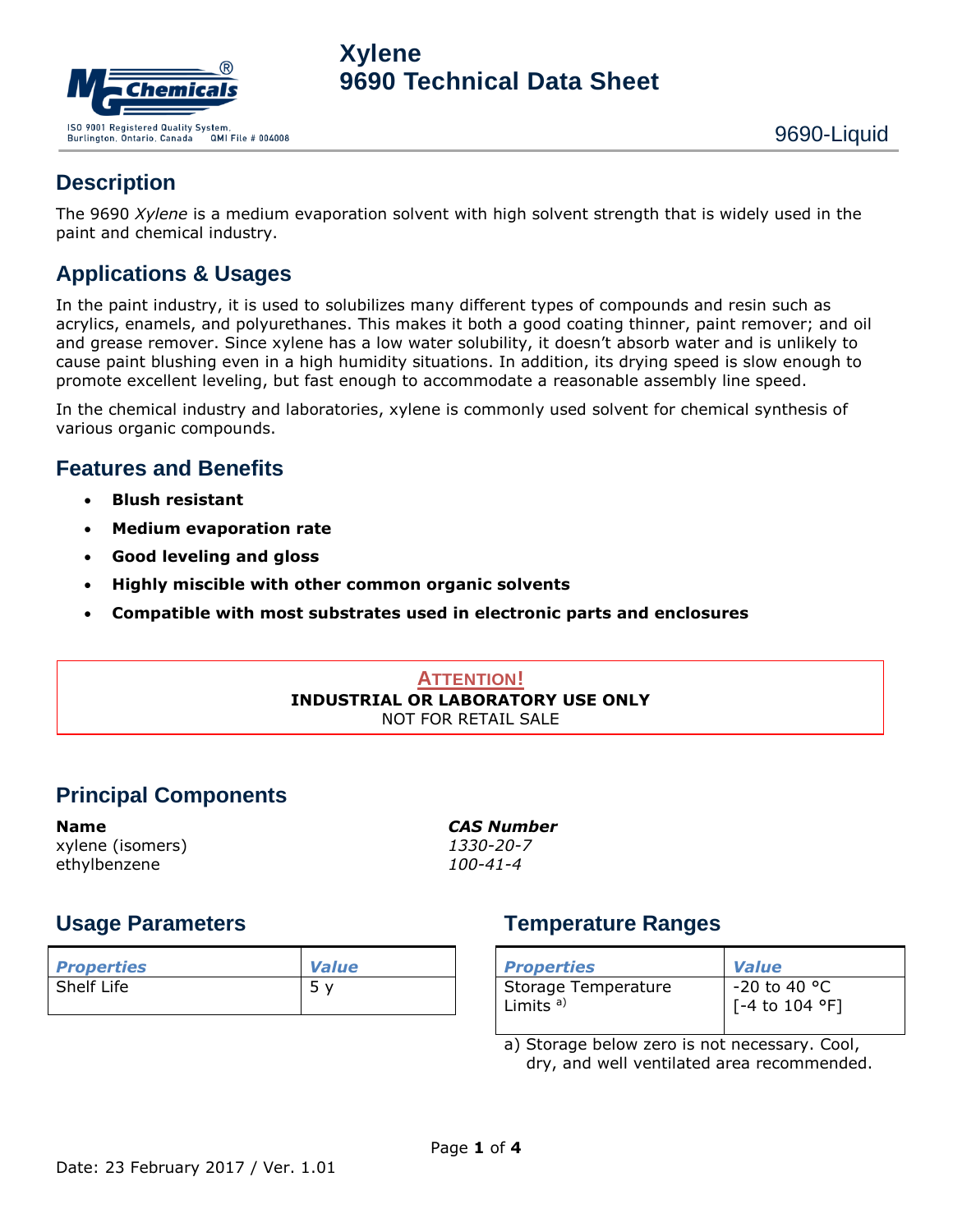

## **Properties**

| <b>Physical Property</b>                                                                                                                                                                                                                          | <b>Method</b>                                   | <b>Value</b>                                                                                                                                                                                             |  |  |
|---------------------------------------------------------------------------------------------------------------------------------------------------------------------------------------------------------------------------------------------------|-------------------------------------------------|----------------------------------------------------------------------------------------------------------------------------------------------------------------------------------------------------------|--|--|
| Color<br>Odor<br>Density @25 °C [77 °F]<br>Viscosity @25 °C [77 °F]<br>Flash Point<br><b>Freezing Point</b><br><b>Boiling Point</b><br>Vapor Pressure @25 °C [77 °F]<br>Relative Evaporation Rate<br>Volatile Organic Compound (VOC)<br>MIR value | Tag Closed Cup                                  | Clear, slight yellow<br>Aromatic<br>$0.87$ g/mL<br>$<$ 20.5 mm <sup>2</sup> /s<br>25 °C [77 °F]<br>-47 °C [-54 °F]<br>137 °C [279 °F]<br>1 kPa [7.5 mmHg]<br>$0.86$ (ButAc=1)<br>100% [870 g/mL]<br>7.37 |  |  |
| <b>Solvation Parameters</b>                                                                                                                                                                                                                       |                                                 | <b>Value</b>                                                                                                                                                                                             |  |  |
| Solubility in water<br>Hansen Solubility Parameters <sup>a)</sup><br>$(cal/cm3)1/2$ ; [MPa] <sup>1/2</sup>                                                                                                                                        | Total<br>Non-Polar<br>Polar<br>Hydrogen Bonding | Negligible (0.00003 g/100 g)<br>$8.7$ [17.8]<br>$8.6$ [17.6]<br>$0.5$ [1.0]<br>$1.5$ [3.1]                                                                                                               |  |  |

a) Hansen parameters calculate using component literature values and volume fraction composition.

#### **Compatibility**

*Substrate Compatibility:* The 9690 is compatible with most substrate materials found on printed circuit assemblies.

*Solvent Miscibility:* The 9690 is highly miscible with other common organic solvent. It can be mixed with

- Alcohols
- Aldehydes
- Aromatic and Aliphatic Hydrocarbons
- Ethers
- Glycols
- Glycol Ethers
- Ketones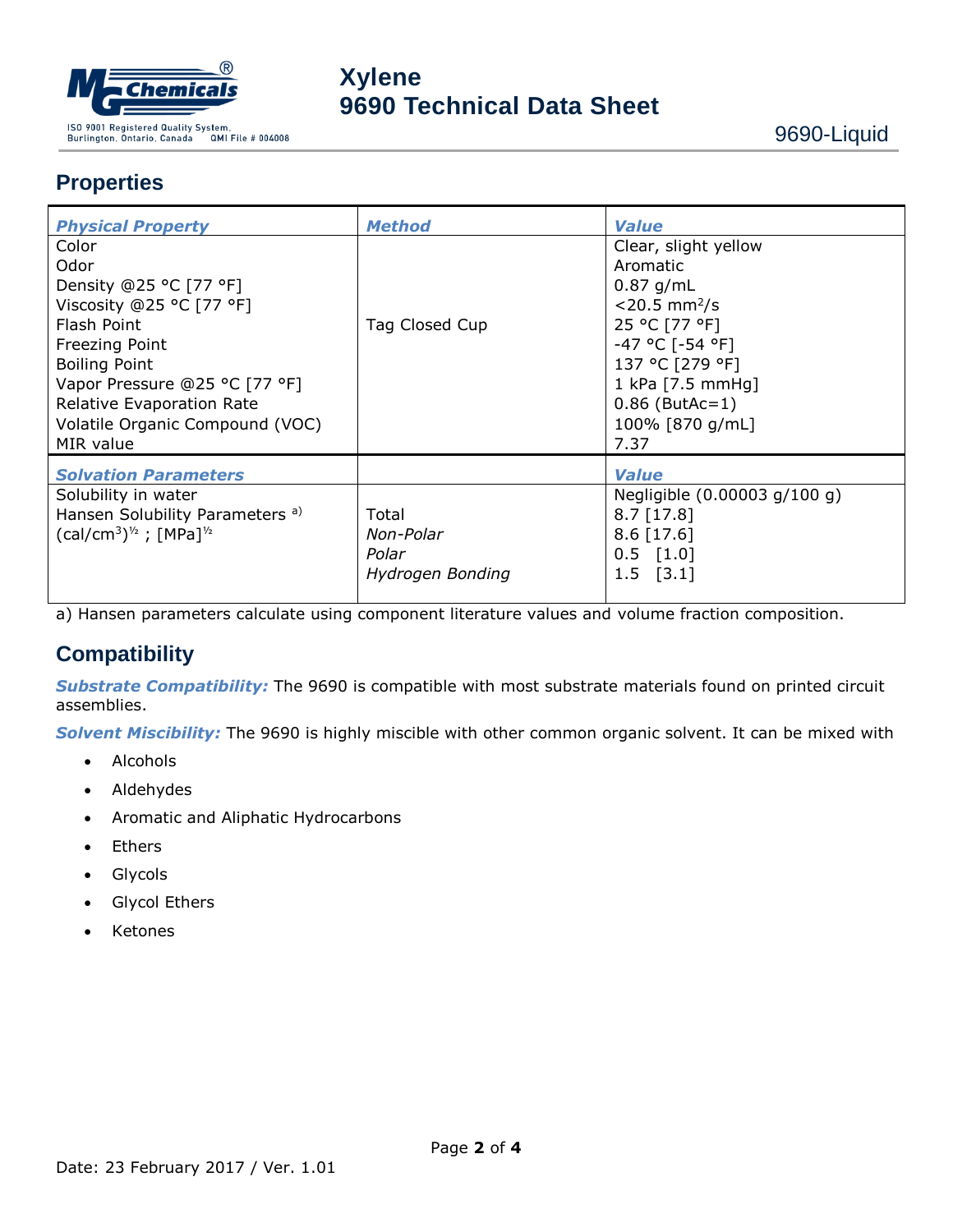

#### **Health, Safety, and Environmental Awareness**

Please see the 9690 **Safety Data Sheet** (SDS) for more details on transportation, storage, handling and other security guidelines.

*Health and Safety:* This liquid is flammable and should be kept away from flames and other ignition sources. It can cause drowsiness and dizziness, and may cause central nervous system damage for prolonged and repeated high exposure. Avoid exposure during pregnancy because it is suspected of being reproductively toxic.

Use only outdoors or in well ventilated area. In cases of inadequate ventilation wear respiratory protection. Avoid breathing in fumes or direct contact with the material.



**HMIS® RATING NFPA® 704 CODES**



*Approximate HMIS and NFPA Risk Ratings Legend*: 0 (Low or none); 1 (Slight); 2 (Moderate); 3 (Serious); 4 (Severe)

*Environmental Impact:* The 9690 has VOC (volatile organic compound) content of 100% [or 870 g/L]. The mixture components are classified as a hazardous air pollutant. It is RoHS compliant.

#### **Paint Thinning Instructions**

Make necessary adjustments according to your paint and spray gun equipment usage instructions. A 1.0 (paint):1.0 (thinner) dilution is a common starting point. If sagging is observed, reduce the thinner ratio.

#### **Packaging and Supporting Products**

| Cat. No.                                                       | <b>Packaging</b> | <b>Net Volume</b> |                       | <b>Net Weight</b> |                                | <b>Packaging Weight</b> |                      |  |
|----------------------------------------------------------------|------------------|-------------------|-----------------------|-------------------|--------------------------------|-------------------------|----------------------|--|
| 9690-945L<br>9690-3.78L                                        | Can<br>Can       | 945 mL<br>3.78 L  | 31.9 fl oz<br>$1$ gal | 823 kg<br>3.29 kg | 1.8 <sub>lb</sub><br>$7.25$ lb | <b>TBD</b><br>п.        | TBD.<br>$\mathbf{H}$ |  |
| Contact MG Chemicals if custom packaging or sizes are required |                  |                   |                       |                   |                                |                         |                      |  |